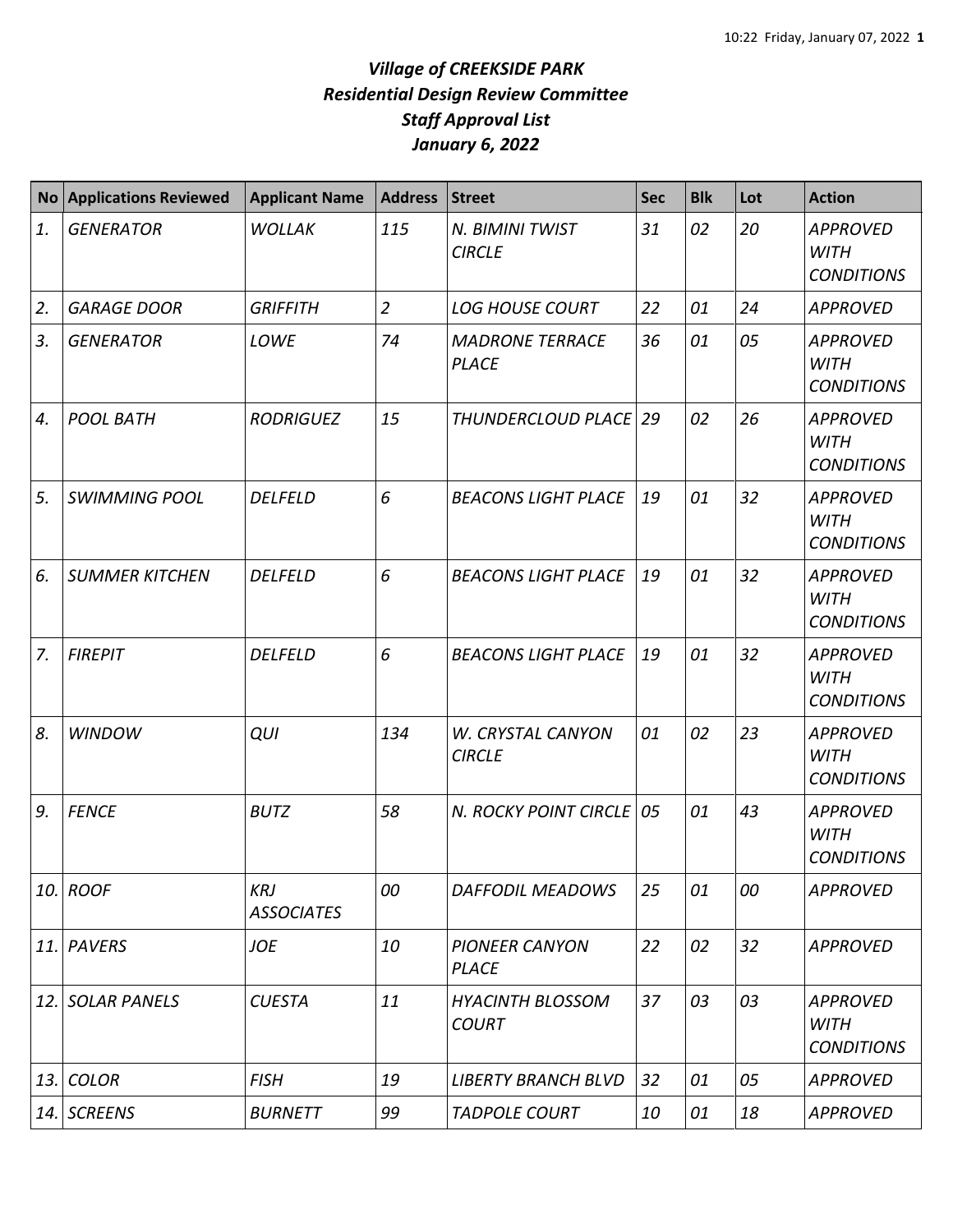| No <sub>1</sub> | <b>Applications Reviewed</b> | <b>Applicant Name</b>            | <b>Address</b> | Street                                 | <b>Sec</b> | <b>Blk</b> | Lot | <b>Action</b>                                       |
|-----------------|------------------------------|----------------------------------|----------------|----------------------------------------|------------|------------|-----|-----------------------------------------------------|
|                 | 15. PERGOLA                  | <b>SCHIPPANOSKI</b>              | 122            | N. WINTER SUNRISE<br><b>CIRCLE</b>     | 38         | 02         | 05  | <b>APPROVED</b><br><b>WITH</b><br><b>CONDITIONS</b> |
| 16.             | <b>GENERATOR</b>             | <b>DE GAITAN</b>                 | 51             | N. SHIMMERING ASPEN<br><b>CIRCLE</b>   | 19         | 01         | 11  | <b>APPROVED</b><br><b>WITH</b><br><b>CONDITIONS</b> |
| 17.             | <b>GENERATOR</b>             | <b>FONSECA</b>                   | 49             | <b>BOTANICAL VISTA</b><br><b>DRIVE</b> | 32         | 02         | 07  | <b>APPROVED</b><br><b>WITH</b><br><b>CONDITIONS</b> |
| 18.             | <b>SWIMMING POOL</b>         | <b>MAGIN</b>                     | 27             | N. LOCHWOOD WAY                        | 18         | 02         | 07  | <b>APPROVED</b><br><b>WITH</b><br><b>CONDITIONS</b> |
| 19.             | <b>PATIO COVER</b>           | <b>ISORE ARIZA</b><br><b>LLC</b> | 19             | <b>FLORAL VISTA DRIVE</b>              | 41         | 01         | 24  | <b>APPROVED</b><br><b>WITH</b><br><b>CONDITIONS</b> |
| 20. l           | <b>POOL BATH</b>             | <b>ISORE ARIZA</b><br><b>LLC</b> | 19             | <b>FLORAL VISTA DRIVE</b>              | 41         | 01         | 24  | <b>APPROVED</b><br><b>WITH</b><br><b>CONDITIONS</b> |
| 21.             | <b>SUMMER KITCHEN</b>        | <b>ISORE ARIZA</b><br><b>LLC</b> | 19             | <b>FLORAL VISTA DRIVE</b>              | 41         | 01         | 24  | <b>APPROVED</b><br><b>WITH</b><br><b>CONDITIONS</b> |
| 22.             | <b>SWIMMING POOL</b>         | <b>NEHME</b>                     | 70             | N. ARROW CANYON<br><b>CIRCLE</b>       | 08         | 01         | 46  | <b>APPROVED</b><br><b>WITH</b><br><b>CONDITIONS</b> |
| 23.1            | <b>PATIO COVER</b>           | <b>NEHME</b>                     | 70             | N. ARROW CANYON<br><b>CIRCLE</b>       | 08         | 01         | 46  | <b>APPROVED</b><br>WITH<br><b>CONDITIONS</b>        |
|                 | 24. SUMMER KITCHEN           | <b>NEHME</b>                     | 70             | N. ARROW CANYON<br><b>CIRCLE</b>       | 08         | 01         | 46  | <b>APPROVED</b><br>WITH<br><b>CONDITIONS</b>        |
| 25.             | <b>SWIMMING POOL</b>         | <b>PRIBILSKI</b>                 | 125            | <b>LARA NIGHT COURT</b>                | 38         | 01         | 06  | <b>APPROVED</b><br><b>WITH</b><br><b>CONDITIONS</b> |
| 26.             | PERGOLA                      | <b>PRIBILSKI</b>                 | 125            | <b>LARA NIGHT COURT</b>                | 38         | 01         | 06  | <b>APPROVED</b><br>WITH<br><b>CONDITIONS</b>        |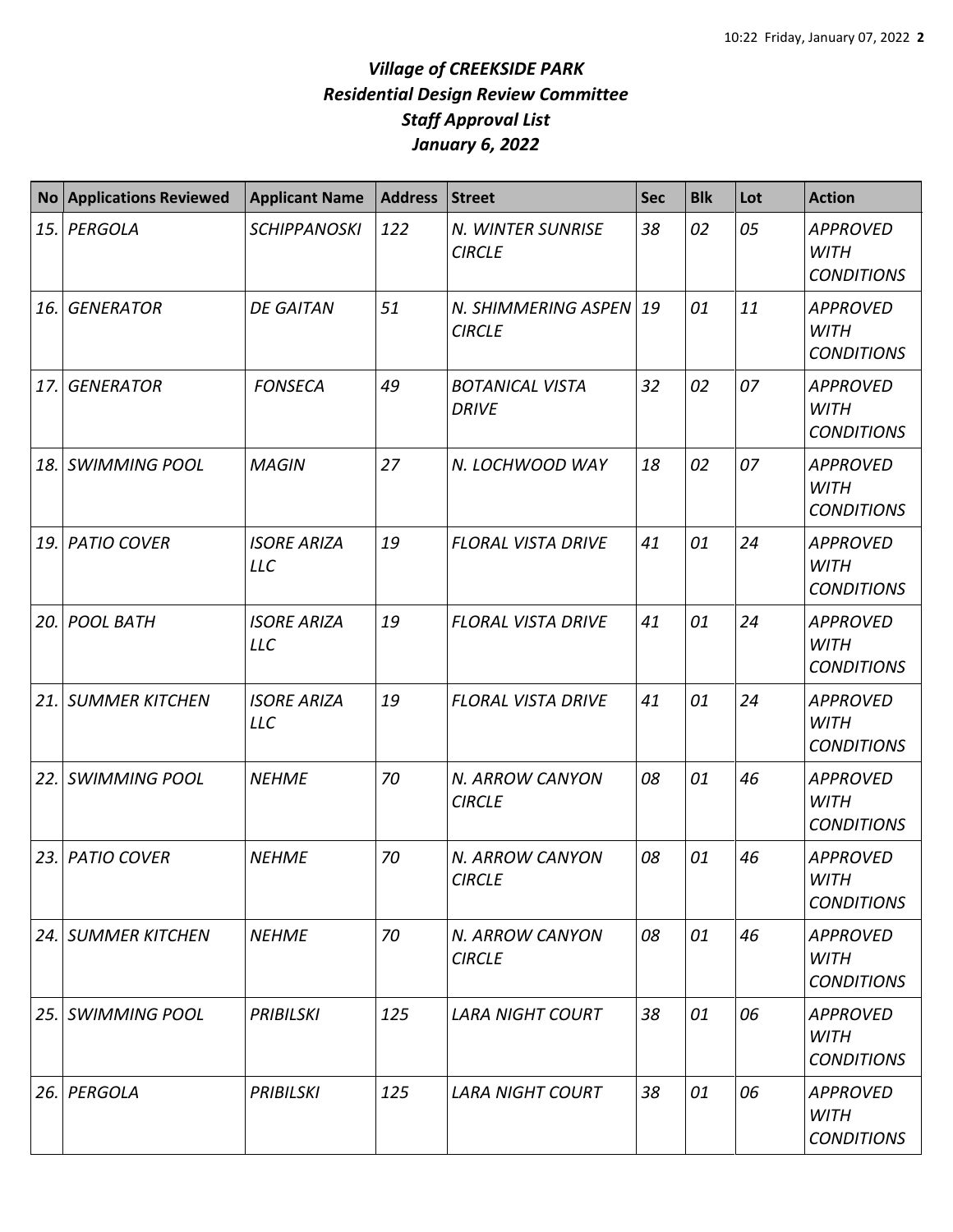| <b>No</b> | <b>Applications Reviewed</b> | <b>Applicant Name</b>                  | <b>Address</b> | <b>Street</b>                          | <b>Sec</b> | <b>Blk</b> | Lot | <b>Action</b>                                       |
|-----------|------------------------------|----------------------------------------|----------------|----------------------------------------|------------|------------|-----|-----------------------------------------------------|
| 27.       | <b>SUMMER KITCHEN</b>        | <b>PRIBILSKI</b>                       | 125            | <b>LARA NIGHT COURT</b>                | 38         | 01         | 06  | <b>APPROVED</b><br><b>WITH</b><br><b>CONDITIONS</b> |
| 28.       | ARBOR                        | <b>PRIBILSKI</b>                       | 125            | <b>LARA NIGHT COURT</b>                | 38         | 01         | 06  | <b>APPROVED</b><br><b>WITH</b><br><b>CONDITIONS</b> |
| 29.       | <b>RETAINING WALL</b>        | <b>PRIBILSKI</b>                       | 125            | <b>LARA NIGHT COURT</b>                | 38         | 01         | 06  | <b>APPROVED</b><br><b>WITH</b><br><b>CONDITIONS</b> |
| 30.       | <b>ROOF</b>                  | <b>INGRAM</b>                          | 62             | <b>LAKE VOAYAGEUR</b><br><b>DRIVE</b>  | 18         | 01         | 55  | <b>APPROVED</b>                                     |
| 31.       | <b>SCREENED ROOM</b>         | PIAZZA                                 | 42             | PLEASANT POINT<br><b>PLACE</b>         | 08         | 01         | 46  | <b>APPROVED</b><br><b>WITH</b><br><b>CONDITIONS</b> |
| 32.       | <b>FENCE</b>                 | <b>DUBOIS</b>                          | 26             | <b>LITTLE FALLS PLACE</b>              | 05         | 01         | 30  | <b>APPROVED</b>                                     |
| 33.       | <b>WINDOWS</b>               | <b>GHAZIZADEH</b>                      | 18             | <b>CHIPPED SPARROW</b><br><b>PLACE</b> | 13         | 02         | 45  | <b>APPROVED</b>                                     |
| 34.       | <b>BASKETBALL GOAL</b>       | <b>BECKER</b>                          | 22             | <b>GLORY GARDEN WAY</b>                | 36         | 05         | 12  | <b>APPROVED</b><br><b>WITH</b><br><b>CONDITIONS</b> |
| 35.       | <b>SPORT COURT</b>           | <b>BECKER</b>                          | 22             | <b>GLORY GARDEN WAY</b>                | 36         | 05         | 12  | <b>APPROVED</b><br>WTH<br><b>CONDITIONS</b>         |
| 36.       | <b>SWIMMING POOL</b>         | <b>GH BUSINESS</b><br><b>GROUP LLC</b> | 86             | <b>WINTER SUNRISE</b><br><b>CIRCLE</b> | 38         | 02         | 13  | <b>APPROVED</b><br><b>WITH</b><br><b>CONDITIONS</b> |
| 37.       | PERGOLA                      | <b>GH BUSINESS</b><br><b>GROUP LLC</b> | 86             | <b>WINTER SUNRISE</b><br><b>CIRCLE</b> | 38         | 02         | 13  | <b>APPROVED</b><br><b>WITH</b><br><b>CONDITIONS</b> |
| 38.       | <b>SUMMER KITCHEN</b>        | <b>GH BUSINESS</b><br><b>GROUP LLC</b> | 86             | <b>WINTER SUNRISE</b><br><b>CIRCLE</b> | 38         | 02         | 13  | <b>APPROVED</b><br><b>WITH</b><br><b>CONDITIONS</b> |
| 39.       | <b>FENCE STAIN</b>           | <b>HENSLEY</b>                         | 74             | S. WATERBRIDGE<br><b>DRIVE</b>         | 29         | 01         | 06  | <b>APPROVED</b>                                     |
| 40.       | <b>GENERATOR</b>             | <b>SPAHR</b>                           | 26             | <b>TIOGA PLACE</b>                     | 07         | 01         | 15  | <b>APPROVED</b><br><b>WITH</b><br><b>CONDITIONS</b> |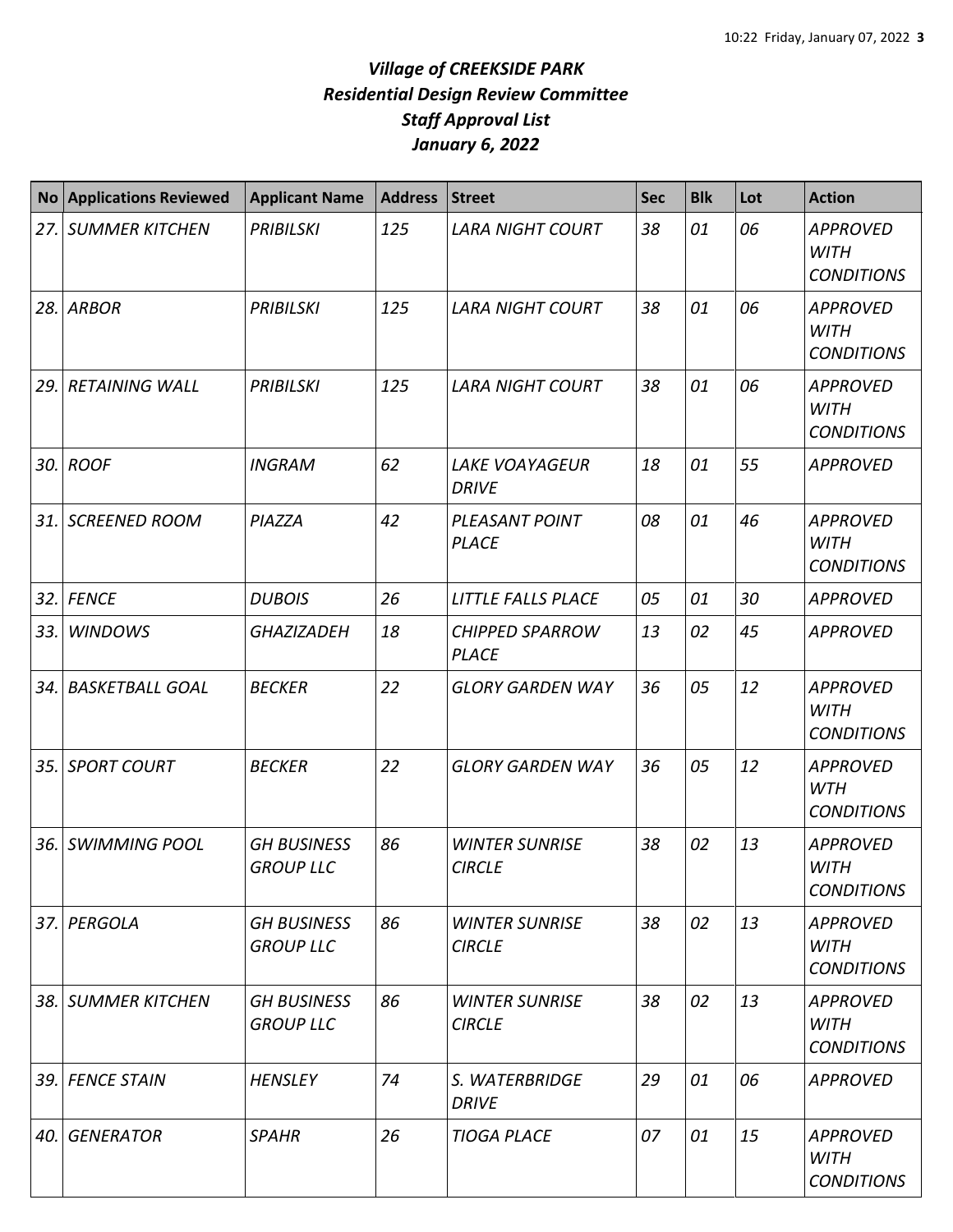| <b>No</b> | <b>Applications Reviewed</b> | <b>Applicant Name</b>            | <b>Address</b> | <b>Street</b>                           | <b>Sec</b> | <b>Blk</b> | Lot | <b>Action</b>                                       |
|-----------|------------------------------|----------------------------------|----------------|-----------------------------------------|------------|------------|-----|-----------------------------------------------------|
| 41.       | <b>SWIMMING POOL</b>         | <b>EL CLAUSTRO</b><br><b>LLC</b> | 11             | THUNDERCLOUD PLACE 29                   |            | 02         | 27  | <b>APPROVED</b><br><b>WITH</b><br><b>CONDITIONS</b> |
| 42.       | <b>GAZEBO</b>                | <b>EL CLAUSTRO</b><br><b>LLC</b> | 11             | THUNDERCLOUD PLACE   29                 |            | 02         | 27  | <b>APPROVED</b><br><b>WITH</b><br><b>CONDITIONS</b> |
| 43.       | <b>SUMMER KITCHEN</b>        | <b>EL CLAUSTRO</b><br><b>LLC</b> | 11             | THUNDERCLOUD PLACE   29                 |            | 02         | 27  | <b>APPROVED</b><br><b>WITH</b><br><b>CONDITIONS</b> |
| 44.       | <b>PRIVACY WALL</b>          | <b>EL CLAUSTRO</b><br><b>LLC</b> | 11             | THUNDERCLOUD PLACE                      | 29         | 02         | 27  | <b>APPROVED</b><br><b>WITH</b><br><b>CONDITIONS</b> |
| 45.       | <b>COLOR</b>                 | <b>KUVSHINIKOV</b>               | 7232           | <b>LAKE PALOMA TRAIL</b>                | 11         | 01         | 07  | <b>APPROVED</b>                                     |
| 46.       | <b>SOLAR PANELS</b>          | <b>DERZAVICH</b>                 | 54             | <b>CANOE BEND DRIVE</b>                 | 24         | 01         | 18  | <b>APPROVED</b><br><b>WITH</b><br><b>CONDITIONS</b> |
| 47.       | <b>SUMMER KITCHEN</b>        | <b>KUNEMAN</b>                   | 29             | <b>MAYAPPLE BLOSSOM</b><br><b>PLACE</b> | 34         | 01         | 31  | <b>APPROVED</b><br><b>WITH</b><br><b>CONDITIONS</b> |
| 48.       | <b>FIREPLACE</b>             | <b>ISORE ARIZA</b><br><b>LLC</b> | 19             | <b>FLORAL VISTA DRIVE</b>               | 41         | 01         | 24  | <b>APPROVED</b><br><b>WITH</b><br><b>CONDITIONS</b> |
| 49.       | <b>STORAGE BUILDING</b>      | <b>STONE</b>                     | 54             | N. ROCKY POINT CIRCLE   05              |            | 01         | 44  | <b>APPROVED</b><br><b>WITH</b><br><b>CONDITIONS</b> |
| 50.       | <b>GENERATOR</b>             | <b>WHATLEY</b>                   | 30             | PERENNIAL CANYON<br><b>DRIVE</b>        | 39         | 01         | 21  | <b>APPROVED</b><br><b>WITH</b><br><b>CONDITIONS</b> |
| 51.       | <b>COLOR CHANGE</b>          | <b>MATTHEWS</b>                  | 18             | <b>COHASSET PLACE</b>                   | 08         | 02         | 11  | <b>APPROVED</b>                                     |
| 52.       | <b>TREE REMOVAL</b>          | <b>KENT</b>                      | 62             | <b>PIONEER CANYON</b><br><b>PLACE</b>   | 22         | 02         | 23  | <b>APPROVED</b><br><b>WITH</b><br><b>CONDITIONS</b> |
| 53.       | <b>COLOR</b>                 | <b>HAYS</b>                      | 11             | <b>MAIZE FLOWER PLACE</b>               | 34         | 01         | 17  | <b>APPROVED</b>                                     |
|           | 54. ROOF                     | <b>QUEEN</b>                     | 19             | <b>MARISCAL PLACE</b>                   | 10         | 01         | 10  | <b>APPROVED</b>                                     |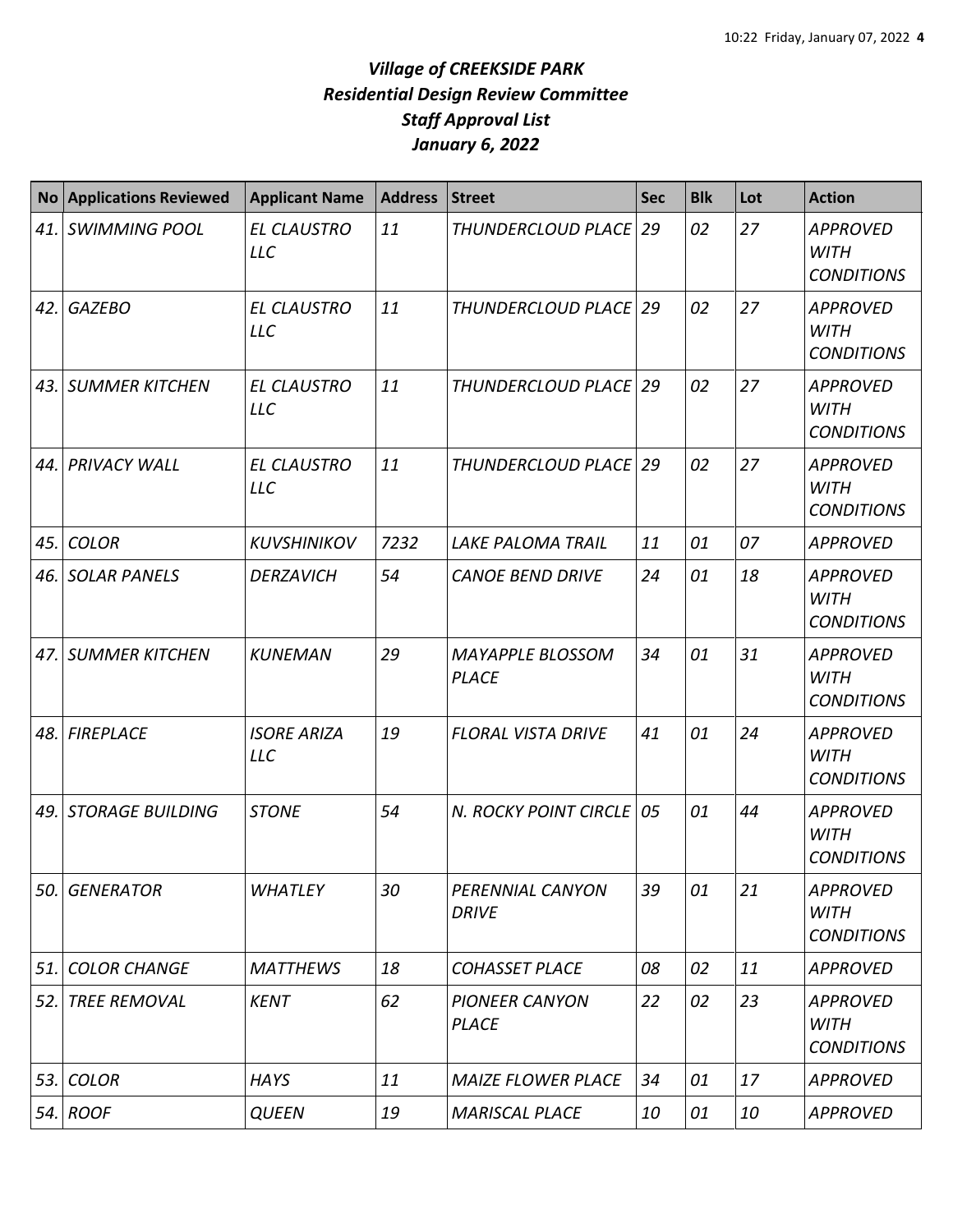| <b>No</b> | <b>Applications Reviewed</b>       | <b>Applicant Name</b> | <b>Address</b> | <b>Street</b>                            | <b>Sec</b> | <b>Blk</b> | Lot | <b>Action</b>                                       |
|-----------|------------------------------------|-----------------------|----------------|------------------------------------------|------------|------------|-----|-----------------------------------------------------|
| 55.       | <b>GENERATOR</b>                   | <b>WINKEL</b>         | 37             | <b>CASSENA GROVE PLACE</b>               | 36         | 01         | 22  | <b>APPROVED</b><br><b>WITH</b><br><b>CONDITIONS</b> |
| 56.       | <b>PLAY STRUCTURE</b>              | VILLARREAL            | 27             | <b>CLEARVIEW TERRACE</b><br><b>PLACE</b> | 42         | 01         | 07  | <b>APPROVED</b><br><b>WITH</b><br><b>CONDITIONS</b> |
| 57.       | <b>GENERATOR</b>                   | <b>CRAWFORD</b>       | 39             | <b>WOODBOROUGH WAY</b>                   | 34         | 03         | 10  | <b>APPROVED</b><br><b>WITH</b><br><b>CONDITIONS</b> |
| 58.       | <b>SWIMMING POOL</b>               | <b>MORALES</b>        | $\overline{7}$ | <b>HYACINTH BLOSSOM</b><br><b>CT</b>     | 37         | 03         | 04  | <b>APPROVED</b><br><b>WITH</b><br><b>CONDITIONS</b> |
| 59.       | <b>HOME</b><br><b>CONSTRUCTION</b> | <b>ILIINA</b>         | $\overline{2}$ | <b>LITTLE FALLS PLACE</b>                | 05         | 01         | 36  | <b>APPROVED</b><br><b>WITH</b><br><b>CONDITIONS</b> |
| 60.       | <b>TREE REMOVAL</b>                | <b>STAUSS</b>         | 195            | <b>OARWOOD PLACE</b>                     | 01         | 01         | 10  | <b>APPROVED</b><br><b>WITH</b><br><b>CONDITIONS</b> |
| 61.       | <b>GENERATOR</b>                   | <b>JAEGER</b>         | 51             | W. CANYON WREN<br><b>CIRCLE</b>          | 13         | 01         | 20  | <b>APPROVED</b><br><b>WITH</b><br><b>CONDITIONS</b> |
| 62.       | <b>PLAY STRUCTURE</b>              | <b>AFRIYIE</b>        | 6              | <b>VALLEY COTTAGE</b><br><b>PLACE</b>    | 26         | 02         | 02  | <b>APPROVED</b>                                     |
| 63.       | <b>SWIMMING POOL</b>               | <b>ALEXANDER</b>      | 59             | <b>BLUE NORTHER DRIVE</b>                | 35         | 01         | 09  | <b>APPROVED</b><br><b>WITH</b><br><b>CONDITIONS</b> |
|           | 64. PUTTING GREEN                  | ALEXANDER             | 59             | <b>BLUE NORTHER DRIVE</b>                | 35         | 01         | 09  | <b>APPROVED</b><br>WITH<br><b>CONDITIONS</b>        |
| 65.       | <b>SWIMMING POOL</b>               | PAIZ                  | $\overline{7}$ | <b>HOMED LARK PLACE</b>                  | 13         | 02         | 27  | <b>APPROVED</b><br>WITH<br><b>CONDITIONS</b>        |
| 66.       | <b>STORAGE BUILDING</b>            | <b>CLARK</b>          | 11             | <b>FROSTED LILAC COURT</b>               | 32         | 01         | 31  | <b>APPROVED</b><br><b>WITH</b><br><b>CONDITIONS</b> |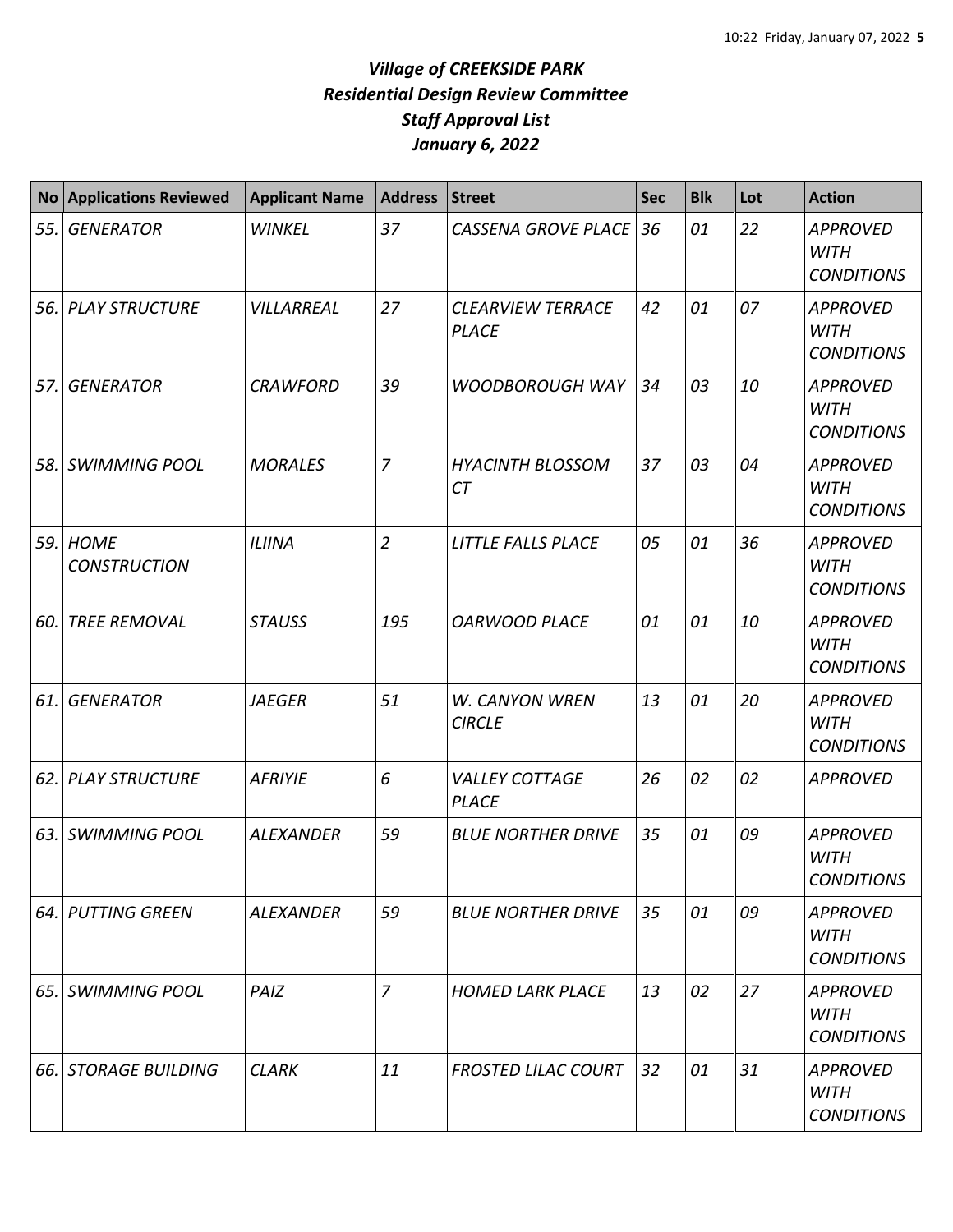|     | No Applications Reviewed | <b>Applicant Name</b> | <b>Address</b> | Street                                | <b>Sec</b> | <b>Blk</b> | Lot | <b>Action</b>                                       |
|-----|--------------------------|-----------------------|----------------|---------------------------------------|------------|------------|-----|-----------------------------------------------------|
| 67. | <b>SWIMMING POOL</b>     | <b>FRAZIER</b>        | 100            | <b>FLATWOODS PLUM</b><br><b>DRIVE</b> | 35         | 01         | 20  | <b>APPROVED</b><br><b>WITH</b><br><b>CONDITIONS</b> |
| 68. | <b>PATIO COVER</b>       | <b>FRAZIER</b>        | 100            | <b>FLATWOODS PLUM</b><br><b>DRIVE</b> | 35         | 01         | 20  | <b>APPROVED</b><br><b>WITH</b><br><b>CONDITIONS</b> |
| 69. | <b>SUMMER KITCHEN</b>    | <b>FRAZIER</b>        | 100            | <b>FLATWOODS PLUM</b><br><b>DRIVE</b> | 35         | 01         | 20  | <b>APPROVED</b><br><b>WITH</b><br><b>CONDITIONS</b> |
| 70. | <b>GENERATOR</b>         | LIM                   | 6              | <b>MARIN CREEK PLACE</b>              | 22         | 01         | 20  | <b>APPROVED</b><br><b>WITH</b><br><b>CONDITIONS</b> |
| 71. | <b>ROOM ADDITION</b>     | <b>BERRIOCHOA</b>     | 43             | <b>OVERLAND HEATH</b><br><b>DRIVE</b> | 18         | 04         | 11  | <b>APPROVED</b><br><b>WITH</b><br><b>CONDITIONS</b> |
| 72. | PAVING                   | <b>BERRIOCHOA</b>     | 43             | <b>OVERLAND HEATH</b><br><b>DRIVE</b> | 18         | 04         | 11  | <b>APPROVED</b><br><b>WITH</b><br><b>CONDITIONS</b> |
| 73. | <b>SWIMMING POOL</b>     | PAIZ                  | $\overline{z}$ | <b>HOMED LARK PLACE</b>               | 13         | 02         | 27  | <b>APPROVED</b><br><b>WITH</b><br><b>CONDITIONS</b> |
| 74. | <b>GENERATOR</b>         | <b>HEFER</b>          | 94             | N. THATCHER BEND<br><b>CIRCLE</b>     | 34         | 04         | 18  | <b>APPROVED</b><br><b>WITH</b><br><b>CONDITIONS</b> |
| 75. | <b>SWIMMING POOL</b>     | <b>LOWRANCE</b>       | 27             | <b>ARGOSY BEND PLACE</b>              | 24         | 01         | 33  | <b>APPROVED</b><br><b>WITH</b><br><b>CONDITIONS</b> |
| 76. | <b>SUMMER KITCHEN</b>    | <b>LOWRANCE</b>       | 27             | <b>ARGOSY BEND PLACE</b>              | 24         | 01         | 33  | <b>APPROVED</b><br>WITH<br><b>CONDITIONS</b>        |
| 77. | PERGOLA                  | <b>LOWRANCE</b>       | 27             | <b>ARGOSY BEND PLACE</b>              | 24         | 01         | 33  | <b>APPROVED</b><br><b>WITH</b><br><b>CONDITIONS</b> |
| 78. | <b>ROOM ADDITION</b>     | <b>MARKEL</b>         | 58             | <b>CASSENA GROVE PLACE 36</b>         |            | 01         | 28  | <b>APPROVED</b><br><b>WITH</b><br><b>CONDITIONS</b> |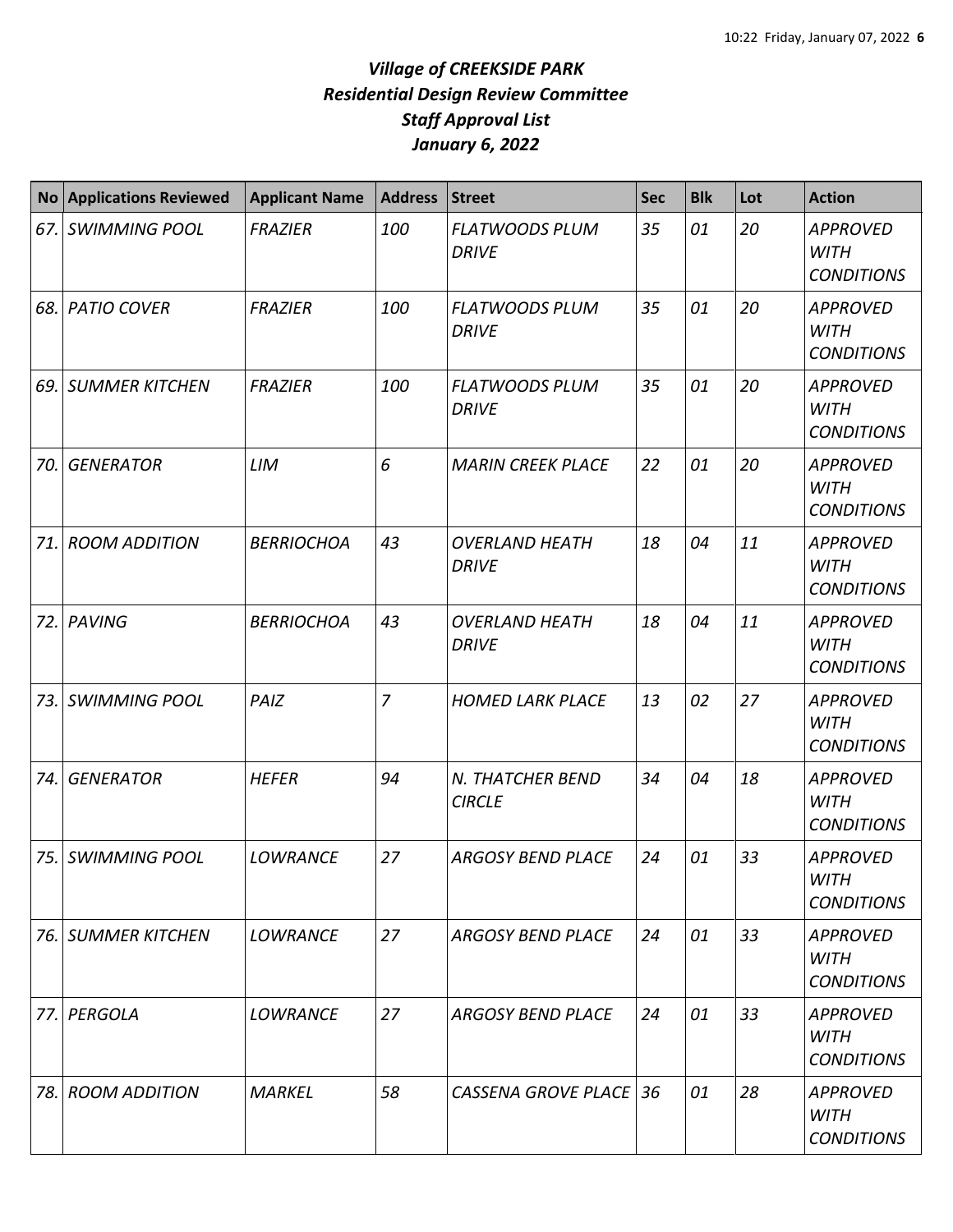| No  | <b>Applications Reviewed</b> | <b>Applicant Name</b> | <b>Address</b> | <b>Street</b>                          | <b>Sec</b> | <b>Blk</b> | Lot | <b>Action</b>                                       |
|-----|------------------------------|-----------------------|----------------|----------------------------------------|------------|------------|-----|-----------------------------------------------------|
|     | 79. SUMMER KITCHEN           | <b>MARKEL</b>         | 58             | CASSENA GROVE PLACE 36                 |            | 01         | 28  | <b>APPROVED</b><br><b>WITH</b><br><b>CONDITIONS</b> |
|     | 80. FIREPLACE                | <b>MARKEL</b>         | 58             | <b>CASSENA GROVE PLACE</b>             | 36         | 01         | 28  | <b>APPROVED</b><br><b>WITH</b><br><b>CONDITIONS</b> |
|     | 81. PLAY STRUCTURE           | STOLARZEWICZ          | 86             | <b>MADRONE TERRACE</b><br><b>PLACE</b> | 36         | 01         | 08  | <b>APPROVED</b><br><b>WITH</b><br><b>CONDITIONS</b> |
| 82. | <b>SWIMMING POOL</b>         | <b>GHOSH</b>          | 58             | <b>MOHAWK PATH TRAIL</b>               | 06         | 02         | 06  | <b>APPROVED</b><br><b>WITH</b><br><b>CONDITIONS</b> |
|     | 83. FIREPIT                  | <b>GHOSH</b>          | 58             | <b>MOHAWK PATH TRAIL</b>               | 06         | 02         | 06  | <b>APPROVED</b><br><b>WITH</b><br><b>CONDITIONS</b> |
|     | 84. SUMMER KITCHEN           | <b>GHOSH</b>          | 58             | <b>MOHAWK PATH TRAIL</b>               | 06         | 02         | 06  | <b>APPROVED</b><br><b>WITH</b><br><b>CONDITIONS</b> |
|     | 85. FENCE                    | <b>OMANA</b>          | $\overline{2}$ | <b>FOLKLORE COURT</b>                  | 02         | 02         | 09R | <b>APPROVED</b>                                     |
|     | 86. SWIMMING POOL            | <b>SERVIN</b>         | 34             | <b>CAPRICE BEND PLACE</b>              | 12         | 01         | 09  | <b>APPROVED</b><br><b>WITH</b><br><b>CONDITIONS</b> |
| 87. | <b>SWIMMING POOL</b>         | <b>BRAZDA</b>         | 83             | <b>W. SAWYER RIDGE</b><br><b>DRIVE</b> | 35         | 01         | 31  | <b>APPROVED</b><br><b>WITH</b><br><b>CONDITIONS</b> |
|     | 88. ARTIFICIAL TURF          | <b>BRAZDA</b>         | 83             | <b>W. SAWYER RIDGE</b><br><b>DRIVE</b> | 35         | 01         | 31  | <b>APPROVED</b><br><b>WITH</b><br><b>CONDITIONS</b> |
|     | 89. PATIO                    | <b>BRAZDA</b>         | 83             | W. SAWYER RIDGE<br><b>DRIVE</b>        | 35         | 01         | 31  | <b>APPROVED</b>                                     |
|     | 90. PAVERS                   | <b>BRAZDA</b>         | 83             | <b>W. SAWYER RIDGE</b><br><b>DRIVE</b> | 35         | 01         | 31  | <b>APPROVED</b>                                     |
| 91. | <b>GENERATOR</b>             | <b>TOMLINSON</b>      | 26             | SHALLOWFORD PLACE                      | 11         | 01         | 21  | <b>APPROVED</b><br><b>WITH</b><br><b>CONDITIONS</b> |